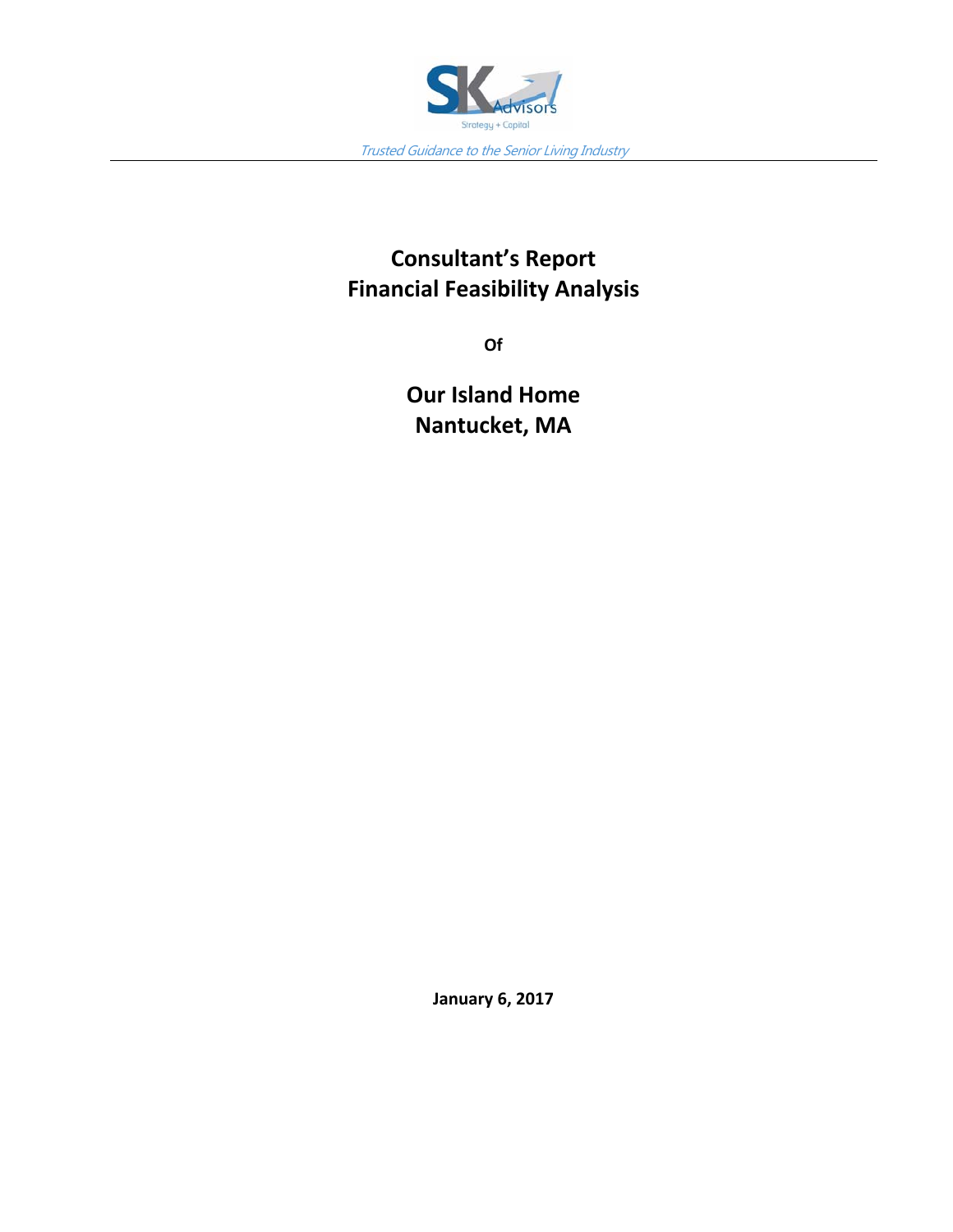

## **TABLE OF CONTENTS**

| <b>Summary of Significant Projection Assumptions</b> |    |
|------------------------------------------------------|----|
|                                                      |    |
|                                                      |    |
|                                                      |    |
|                                                      |    |
|                                                      |    |
|                                                      |    |
|                                                      | 13 |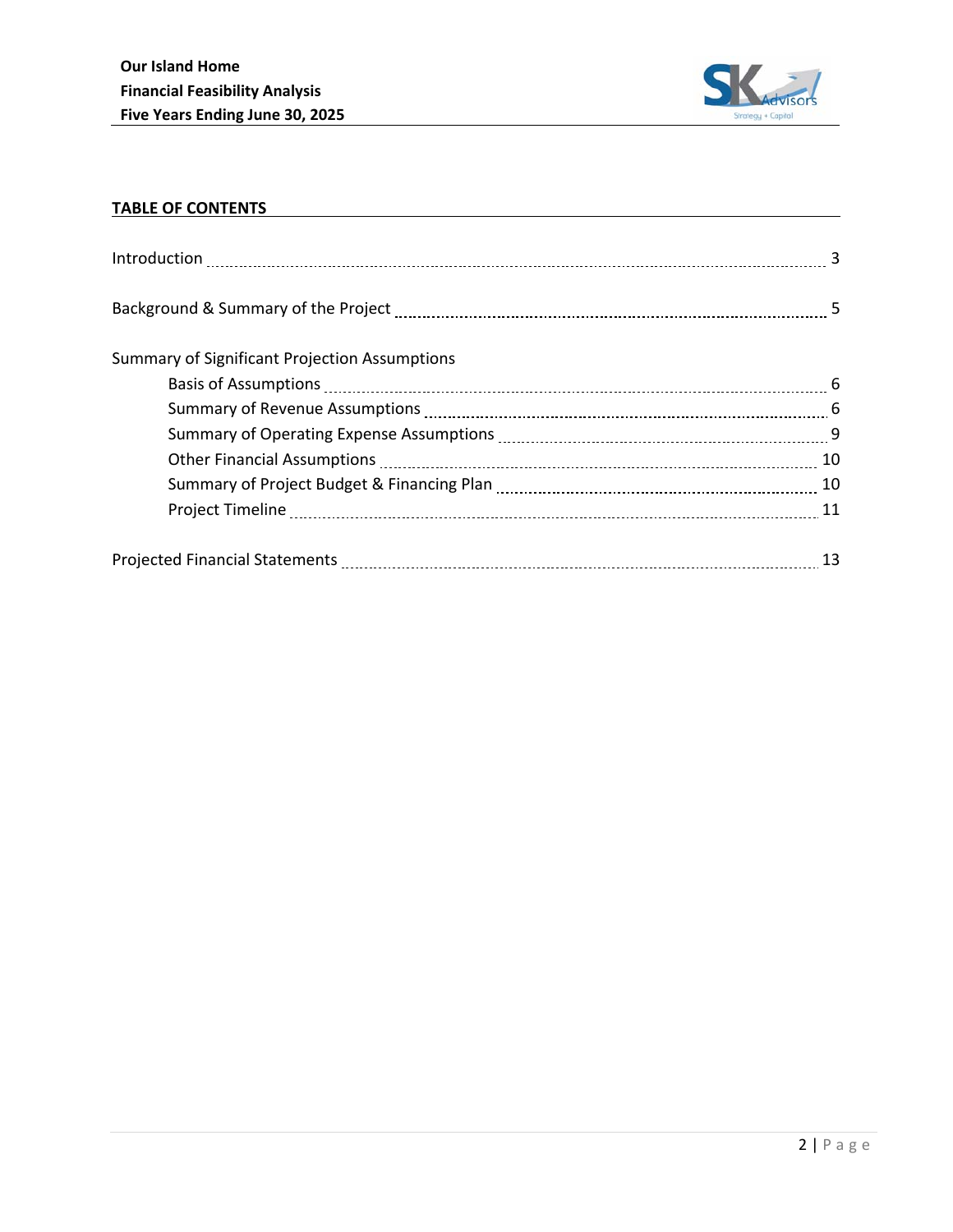

Town of Nantucket Our Island Home Nantucket, MA 02554

SK Advisors ("SK") was engaged by the Town of Nantucket (the "Town") to conduct an independent financial analysis of Our Island Home ("OIH"), a skilled nursing facility located in Nantucket, MA. This analysis was intended for the purpose of conducting a financial feasibility for a new replacement facility for OIH.

Through extensive study, the Town has determined that the existing OIH needs to be replaced with a new, more contemporary facility to provide care and services to the elderly living on Nantucket. Over the years, the OIH physical structure has aged and does not meet the standard of care for elderly residents. In November 2016, the Board of Selectman voted to explore plans for a replacement skilled nursing facility to be located on a new site on Miacomet Road (the "Project").

The Town engaged SK to conduct a financial feasibility analysis of the Project. Work conducted by SK included: (i) an analysis of the demographics on Nantucket, which were taken in the context of broader national trends to determine the proper size and bed mix for the Project; and, (ii) a financial feasibility analysis to project the future operations of the new facility.

SK developed a set of detailed revenue assumptions based on OIH's current rates and utilization metrics. SK also analyzed the current expenses of OIH, and worked with OIH Management to develop a set of expense assumptions. The end result is a financial projection that illustrates the forecasted operations of OIH if it were to proceed with construction of the new facility. Overall, this report includes a summary of the financial projections and key assumptions which SK and OIH Management believe to be significant.

The projections included in this report constitute "forward-looking statements." When used in this report, the words "estimate," "expect," "project," "intend," "anticipate," "believe," "may," "will," "continue" and similar expressions identify forward-looking statements. Any forward-looking statement is subject to uncertainty and risks that could cause actual results to differ, possibly materially, from those contemplated in such forward-looking statements. Although SK and management of OIH believe that the assumptions upon which these projections are based are reasonable, any of the assumptions could prove to be inaccurate and, as a result, the forward‐looking statements based on those assumptions could also be incorrect. All phases of the operations of OIH involve risks and uncertainties, many of which are outside of OIH's control and any one of which, or a combination of which, could materially affect the results with respect to operations.

Factors that could cause actual results to differ from those expected include, but are not limited to, general economic conditions, reduced third party reimbursement rates, changes in tax laws or governmental regulations, unanticipated expenses or delays encountered during construction and other risks.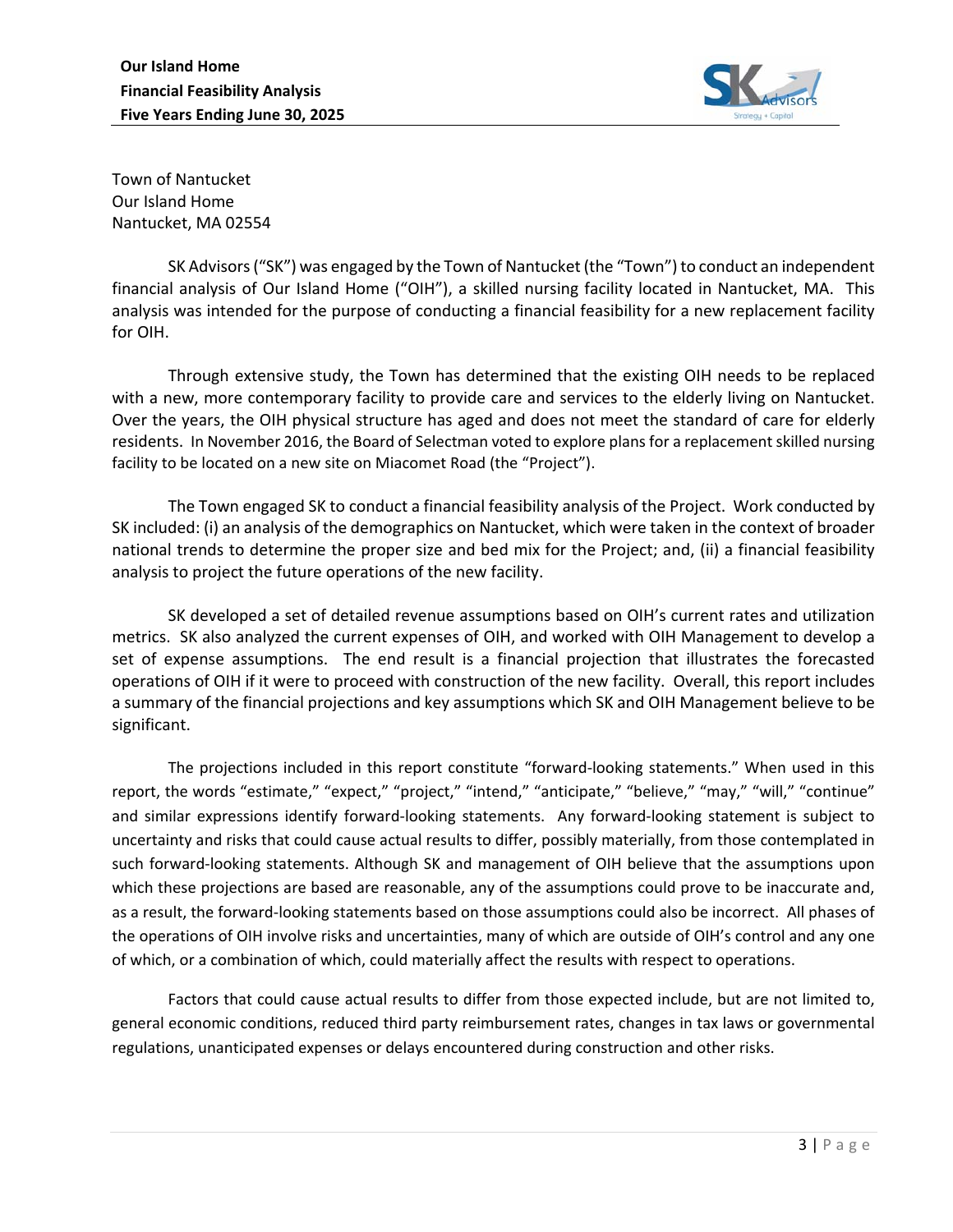

This report is not prepared in accordance with the American Institute of Certified Public Accounting's generally accepted accounting principles or accounting or auditing standards.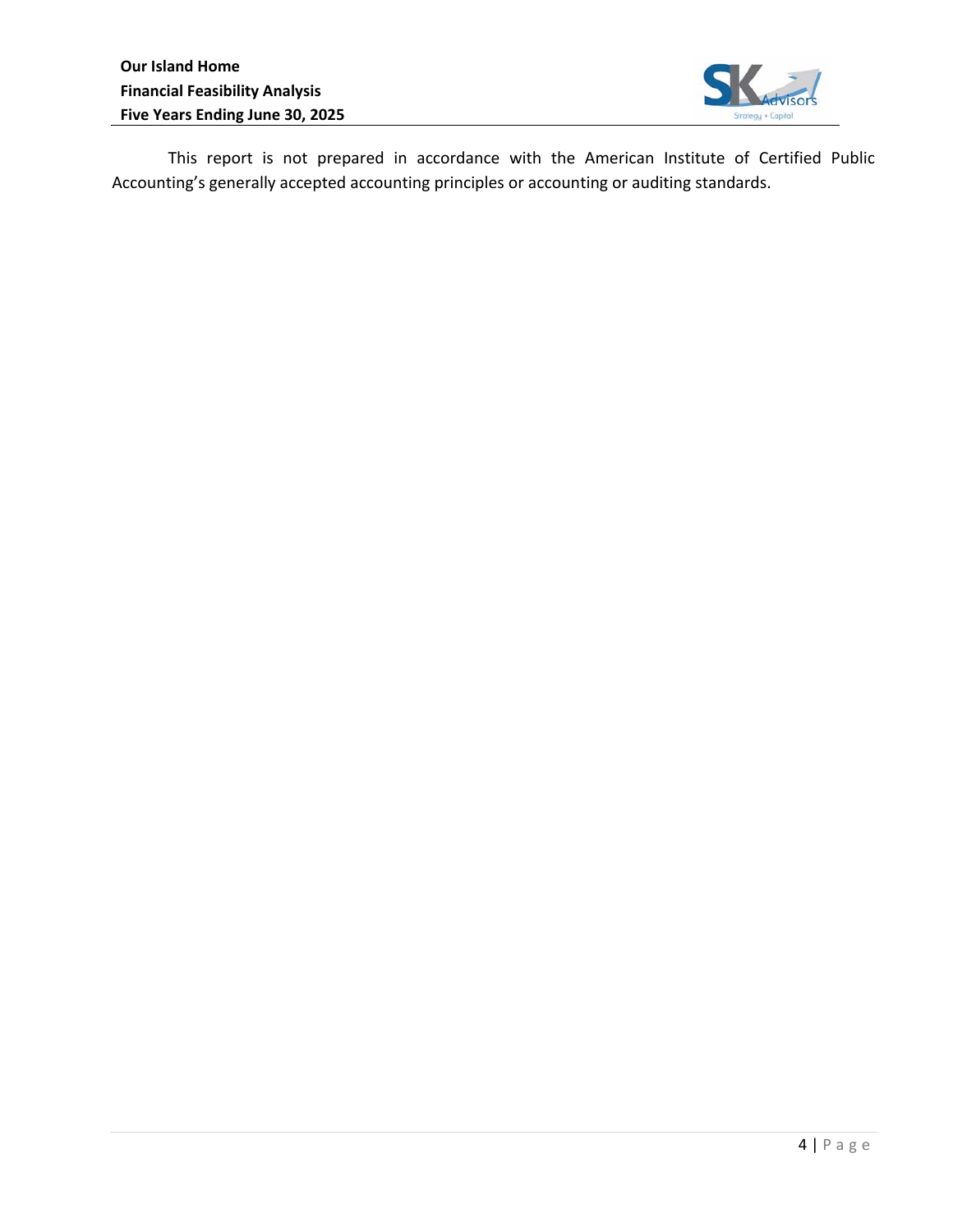

## **Background & Summary of the Project**

Our Island Home ("OIH") is a 45-bed skilling nursing facility located on the island of Nantucket, Massachusetts and owned and managed by the Town of Nantucket. The existing OIH facility opened in 1981 and represents a traditional/institutional care model.

As the skilled nursing industry has evolved, the preferred care model has transitioned away from the traditional/institutional model and more toward the resident‐centered model (i.e. "small home" care model). This evolution has been driven by many factors, not the least of which is the understanding that the traditional/institutional model of care was not meeting the social and emotional needs of residents. Moreover, government reimbursement (Medicare and Medicaid), which is the primary revenue source for skilled nursing facilities, has been pushing reimbursement dollars away from institutional models of care.

The existing OIH physical structure is predominantly semi‐private rooms with shared bathrooms and not handicapped accessible. The existing structure does not support a contemporary standard of care for elderly residents. After extensive study, the Nantucket Board of Selectman voted to explore plans for a replacement skilled nursing facility to be located on the campus of Sherburne Commons, an independent and assisted living community also located on Nantucket.

The new facility would be a 34,611 square foot structure, comprising four 10‐bed houses connected by common areas. The facility would comprise a total of 40 beds, 30 designated as long-term care and 10 as Level IV Rest Home beds (also known as a Residential Care Facility). A Rest Home is a housing facility, licensed by the Massachusetts Department of Public Health, which provide 24-7 supervision and supportive services but for individuals who do not need a nursing home level of nursing or medical care.

While OIH has historically reported solid occupancy for its 45‐bed facility (average of 91.2% over the past three years), two factors point to a reduction in long‐term care beds: (1) there has been a general trend across the country of lower utilization of nursing home beds due to alternative care options; and, (2) an analysis of the acuity mix of OIH residents found that a certain number would be better suited for a lower level of care option, such as a rest home.

For more information on the evolution of the skilled nursing industry and the impact on OIH's future plans, refer to report "The Future of Eldercare on Nantucket" (March 2016), prepared by SK Advisors and Rabig Consulting.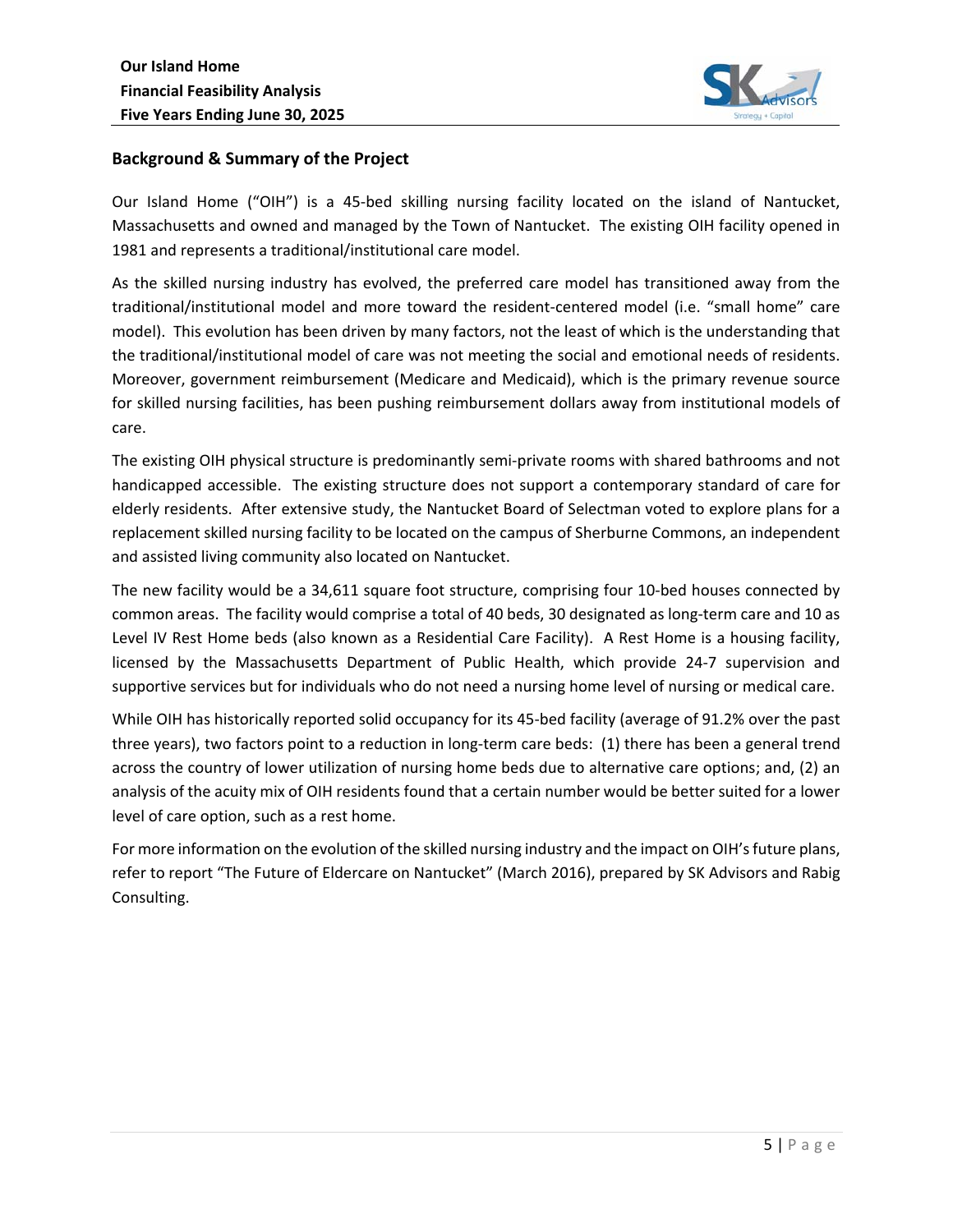

## *Summary of Significant Projection Assumptions*

#### **Basis of Assumptions**

The assumptions utilized in the financial projections dated January 4, 2017 are based on:

- Management's fiscal 2017 budget for the existing facility;
- Program for the Project, consisting of four 10-unit small houses (one Rest Home and three Skilled Nursing houses);
- Operating plan for the Project as developed by Rabig Consulting and Management;
- Development program for the Project as developed by DG Jones International, Inc. and SMRT Architects & Engineering; and
- Management's financing scenario

OIH has historically operated at a deficit, thus requiring an annual subsidy from the Town to cover the shortfalls. The financial projections that follow on the proceeding page are intended to present the projected operations of the new project prior to any required subsidy from the Town.

#### **Summary of Revenue Assumptions**

Revenues are driven by occupancy of both the Skilled Nursing and Rest Home beds. OIH's current occupancy is approximately 92% (41.4 out of 45 beds). Stabilized occupancy for the project is assumed to be 94% (37.6 out of 40 beds). See below for detail regarding stabilized occupancy by level of care.

#### *Stabilized Occupancy and Fill Up*

Skilled Nursing:

- The proposed, new Skilled Nursing beds are forecasted to be available for occupancy in January 2019 and be full upon opening from existing OIH residents. It is assumed that OIH will reduce its skilled nursing/long‐term care occupancy over a twelve month period beginning with the start of construction by allowing for natural attrition and discharges. Based on its historical rate of discharge, as analyzed over a period of five years, the natural annual attrition rate is approximately 16‐19 residents.
- Stabilized occupancy of 95% (or 28.5 beds) is projected to be reached in January 2019.

Rest Home:

- The proposed, new Rest Home beds are forecasted to be available for occupancy in January 2019.
- Stabilized occupancy of 92% (or 9.2 beds) is projected to be reached by December 2019 based on a 12‐month fill schedule, detailed as follows: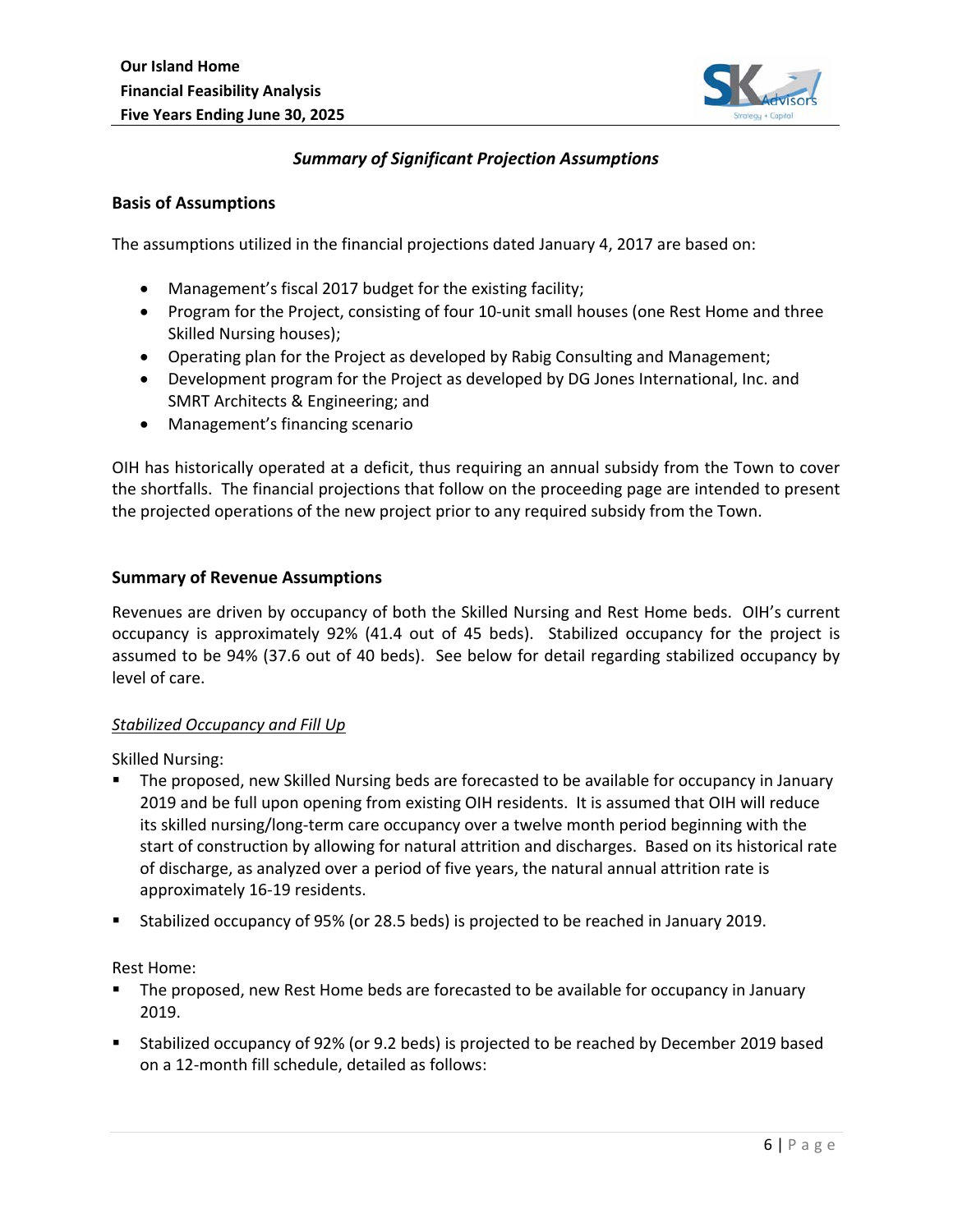

|                | <b>Month</b> | <b>Beds</b><br><b>Available</b> | Occupied<br><b>Beds</b> | <b>Cumulative</b> | % Occupied |
|----------------|--------------|---------------------------------|-------------------------|-------------------|------------|
| 1              | January-19   | 10.0                            |                         |                   | 0.0%       |
| $\overline{2}$ | February-19  | 10.0                            | 1.0                     | 1.0               | 10.0%      |
| 3              | March-19     | 10.0                            | 1.0                     | 2.0               | 20.0%      |
| 4              | April-19     | 10.0                            | 1.0                     | 3.0               | 30.0%      |
| 5              | $May-19$     | 10.0                            | 1.0                     | 4.0               | 40.0%      |
| 6              | June-19      | 10.0                            | 1.0                     | 5.0               | 50.0%      |
| 7              | July-19      | 10.0                            | 1.0                     | 6.0               | 60.0%      |
| 8              | August-19    | 10.0                            | 1.0                     | 7.0               | 70.0%      |
| 9              | September-19 | 10.0                            | 1.0                     | 8.0               | 80.0%      |
| 10             | October-19   | 10.0                            | 1.0                     | 9.0               | 90.0%      |
| 11             | November-19  | 10.0                            | 0.2                     | 9.2               | 92.0%      |
| 12             | December-19  | 10.0                            |                         | 9.2               | 92.0%      |

#### **Rest Home Fill‐Up Assumption**

The first fully stabilized year of occupancy is FY2021.

#### *Daily Service Fees and Payer Mix*

It is assumed that OIH will generate its revenue by charging a Daily Service Fee (or per diem rate), as is its current practice. Management has assumed that 75% of the Skilled Nursing residents will be Medicaid/MassHealth payers, 20% will be private payers, and the remaining residents will be Medicare payers (5%).

For the Rest Home, Management has assumed that approximately 90% of the residents will be Medicaid/MassHealth payers; the remainder will pay a private pay rate. Daily service fees, payer mix, and occupied units are presented below, inflated to FY2021 dollars (the first stabilized year of operations):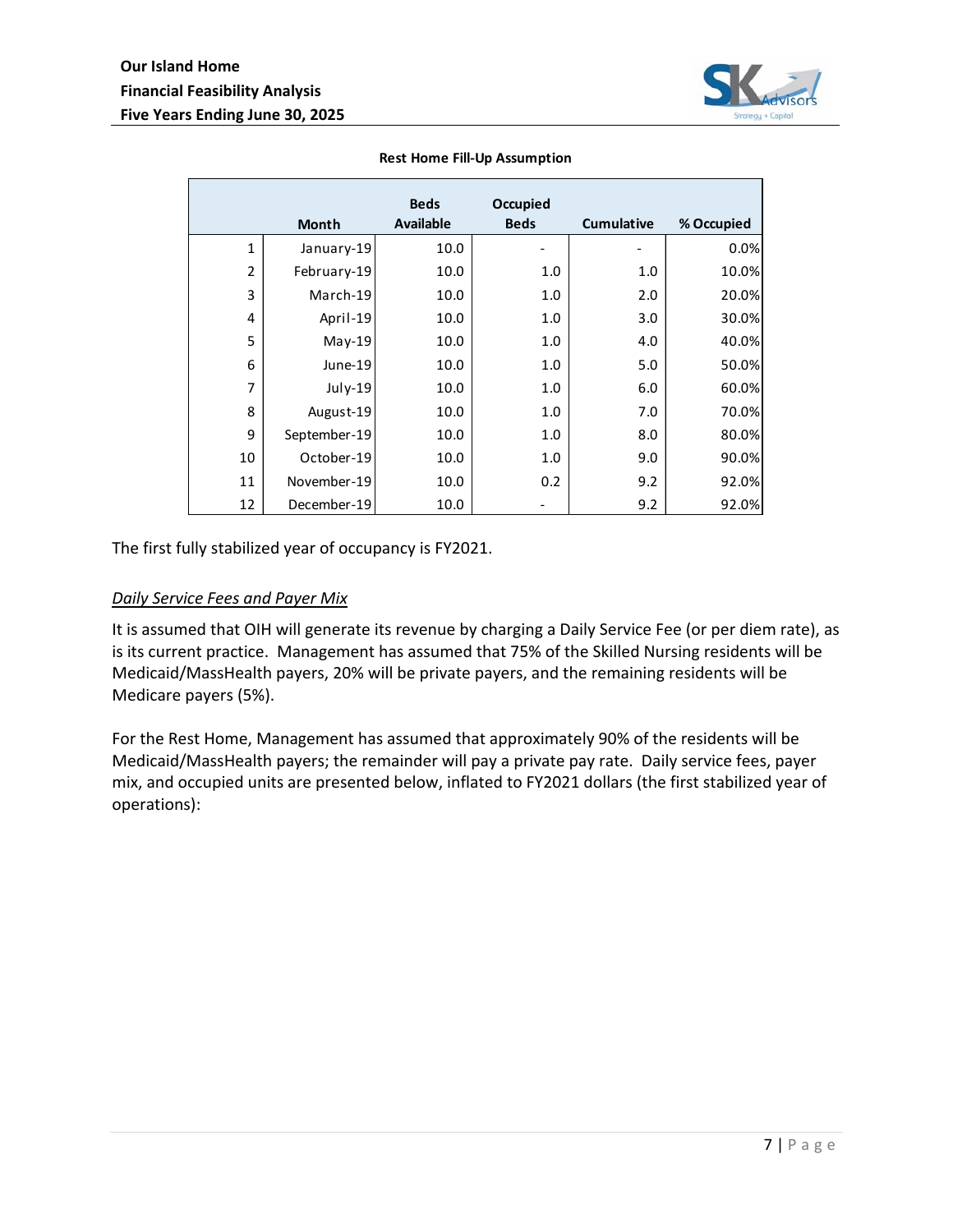

| <b>Unit Type/Payer Type</b>            | Payer<br>Mix | <b>Number</b><br>of Residents | <b>Daily Service Fees</b><br>(FY2021\$) |  |
|----------------------------------------|--------------|-------------------------------|-----------------------------------------|--|
| <b>Skilled Nursing</b>                 |              |                               |                                         |  |
| Private Pay                            | 20%          | 5.69                          | \$533.26                                |  |
| Medicaid/MassHealth                    | 75%          | 21.38                         | 215.30                                  |  |
| Medicare                               | 5%           | 386.43<br>1.43                |                                         |  |
| <b>Skilled Nursing Occupied Units/</b> |              |                               |                                         |  |
| <b>Average Fees</b>                    | 100%         | 28.50                         | \$287.45                                |  |
| <b>Rest Home</b>                       |              |                               |                                         |  |
| Private Pay                            | 10%          | 0.92                          | \$347.78                                |  |
| Medicaid/MassHealth                    | 90%          | 8.28                          | 132.50                                  |  |
| <b>Rest Home Occupied Units/</b>       |              |                               |                                         |  |
| <b>Average Fees</b>                    | 100%         | 28.50                         | \$154.03                                |  |

## *Revenue Inflation Rates*

The following annual revenue inflation rates are applied in July of each year:

| Rest Home private pay rates       | 3.0% |
|-----------------------------------|------|
| <b>Rest Home Medicaid rates</b>   | 2.0% |
| Skilled nursing private pay rates | 3.0% |
| Skilled nursing Medicaid rates    | 2.0% |
| Skilled nursing Medicare rates    | 2.0% |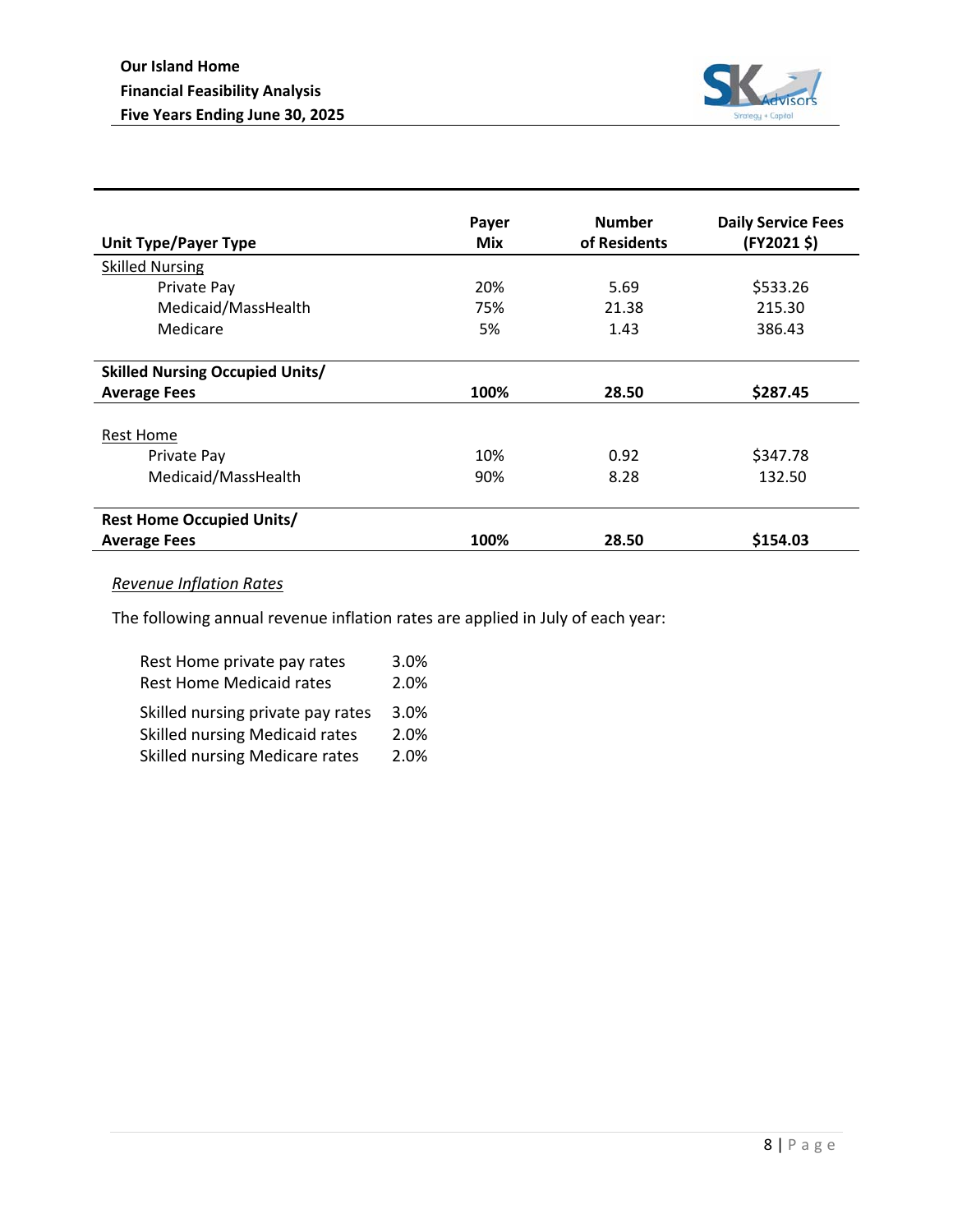

## **Summary of Operating Expense Assumptions**

Operating expenses were generated from analysis of the FY2017 operating budget and adjusted for the small house model. Variable costs, such as utilities and food costs, are projected to fluctuate with occupancy. Staffing costs (wages and benefits) comprise 63% of total operating expenses, or approximately \$3,851,000 in FY2021. Benefits are assumed to equal 30% of wages. Historically, benefits have ranged from 22.7% to 27.6% of wages, with an average of 24.8%.

Non‐staffing costs (excluding debt service) comprise 37% of total operating expenses, or approximately \$2,276,000 in FY2021. Included in this is approximately \$742,000 for Barnstable County Retirement, \$192,000 for utilities, and \$646,000 for professional services.

Most operating expenses (such as food, utilities, supplies) are assumed to increase by 3.0% annually. However, Management anticipates that certain expenses will inflate at a higher rate. Specifically, healthcare insurance benefits are assumed to increase 7.5% annually. Likewise, the Barnstable County Retirement Benefits are assumed to increase 6.0% annually.

#### *Per Patient Day Analysis*

The following illustrates the projected expenses on a per patient day (PPD) basis for FY2021:

|                          |            |                  | <b>FY2021</b> |            |
|--------------------------|------------|------------------|---------------|------------|
|                          | <b>SNF</b> | <b>Rest Home</b> | <b>Total</b>  | <b>PPD</b> |
| <b>Beds</b>              | 30         | 10               | 40            |            |
| <b>FTEs</b>              | 38.80      | 3.50             | 42.30         |            |
| <b>Patient Days</b>      | 10,403     | 3,358            | 13,761        |            |
|                          | 28.50      | 9.20             | 37.70         |            |
| Expenses                 |            |                  |               |            |
| Salaries & Benefits      | 3,547      | 304              | 3,851         | 279.85     |
| <b>Barns Cty Rtrmt</b>   | 681        | 61               | 742           | 53.92      |
| <b>Contractual Oblig</b> | 111        | 36               | 147           | 10.68      |
| Utilities                | 145        | 47               | 192           | 13.95      |
| Food                     | 129        | 42               | 171           | 12.43      |
| Prof Svcs - SNF          | 452        |                  | 452           | 32.86      |
| Prof Svcs - Other        | 147        | 47               | 194           | 14.08      |
| <b>Medical Supplies</b>  | 71         | 23               | 94            | 6.83       |
| General Insurance        | 73         | 23               | 96            | 6.98       |
| <b>Other Supplies</b>    | 47         | 15               | 62            | 4.51       |
| <b>Other Expenses</b>    | 95         | 31               | 126           | 9.16       |
|                          |            |                  |               |            |
| <b>Total Expenses</b>    | 5,498      | 629              | 6,127         | 445.24     |
|                          |            |                  |               |            |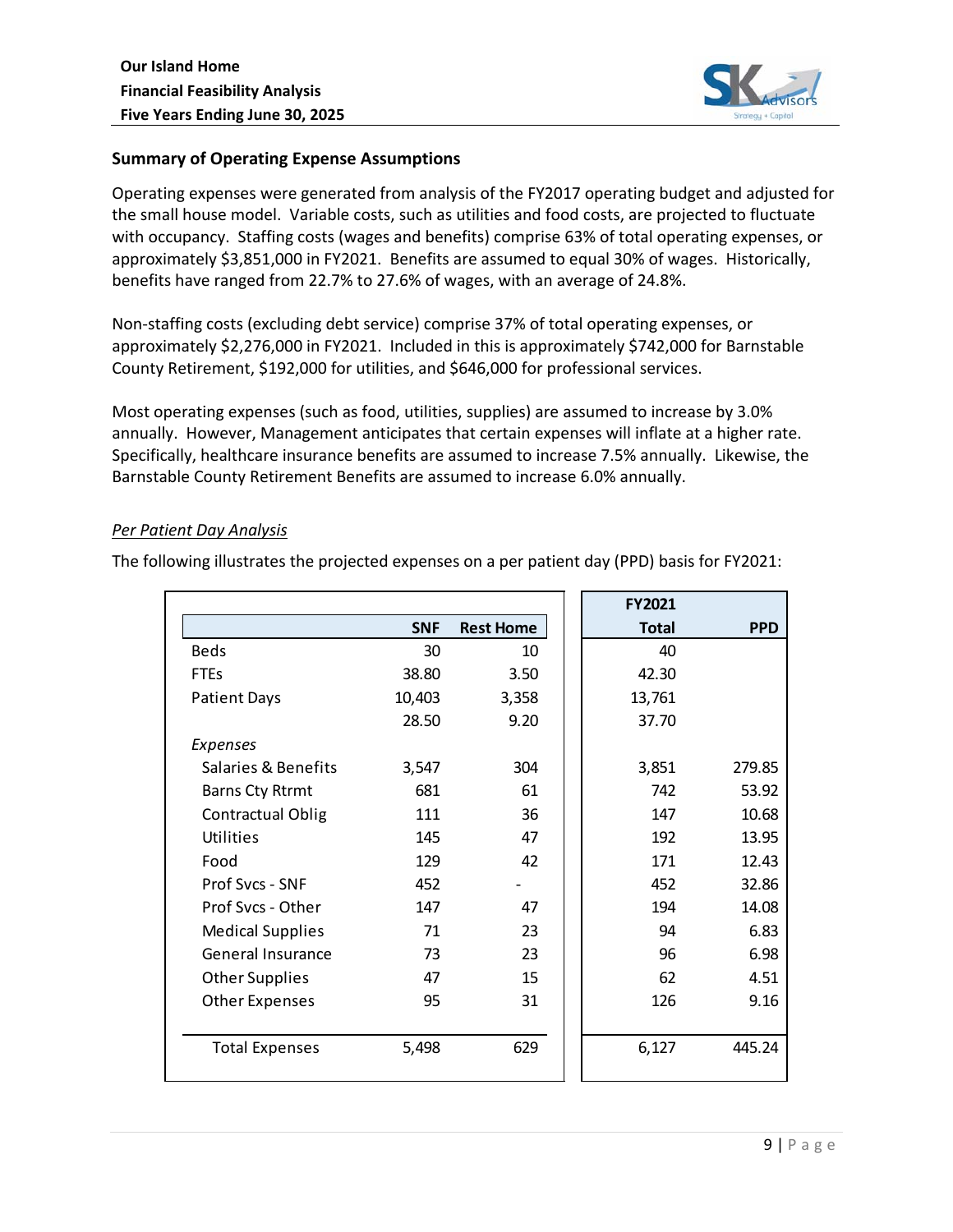

## *Routine Capital Expenditures*

Routine capital expenditures are projected at \$41,000 in FY2021. Beginning in FY2022, this amount is inflated 3.0% annually.

## **Other Financial Assumptions**

## *Certified Public Expenditure Program*

Since 2010, OIH has participated in Massachusetts' Certified Public Expenditure program (CPE), which is a program that provides additional reimbursement for municipally owned skilled nursing facilities. There are only two municipally‐owned skilled nursing facilities in Massachusetts that receive CPE funding: OIH and Taunton Nursing Home (Taunton, MA).

The timing of the CPE payments is highly inconsistent (e.g. benefits tied to 2011 were not received until 2014), and the continuation of this program is uncertain. OIH (and by extension, the Town) cannot be expected to rely on CPE as a funding source in the future. As a result, the projections do not include any funds received as part of the CPE program.

## **Summary of Project Budget & Financing Plan**

The project budget, which includes four 10-unit small houses, totals approximately \$29.9 million. Construction is assumed to begin in September 2017 and continue for 16 months, with occupancy beginning in January 2019.

The project is proposed to be financed with long term bonds to be issued by the Town. The financing is assumed to close in September 2017. It is anticipated that the bonds would be in place for 20 years. For purposes of the projections, an interest rate on the debt of 3.50% was assumed.

A sources and uses table for the Project is provided below: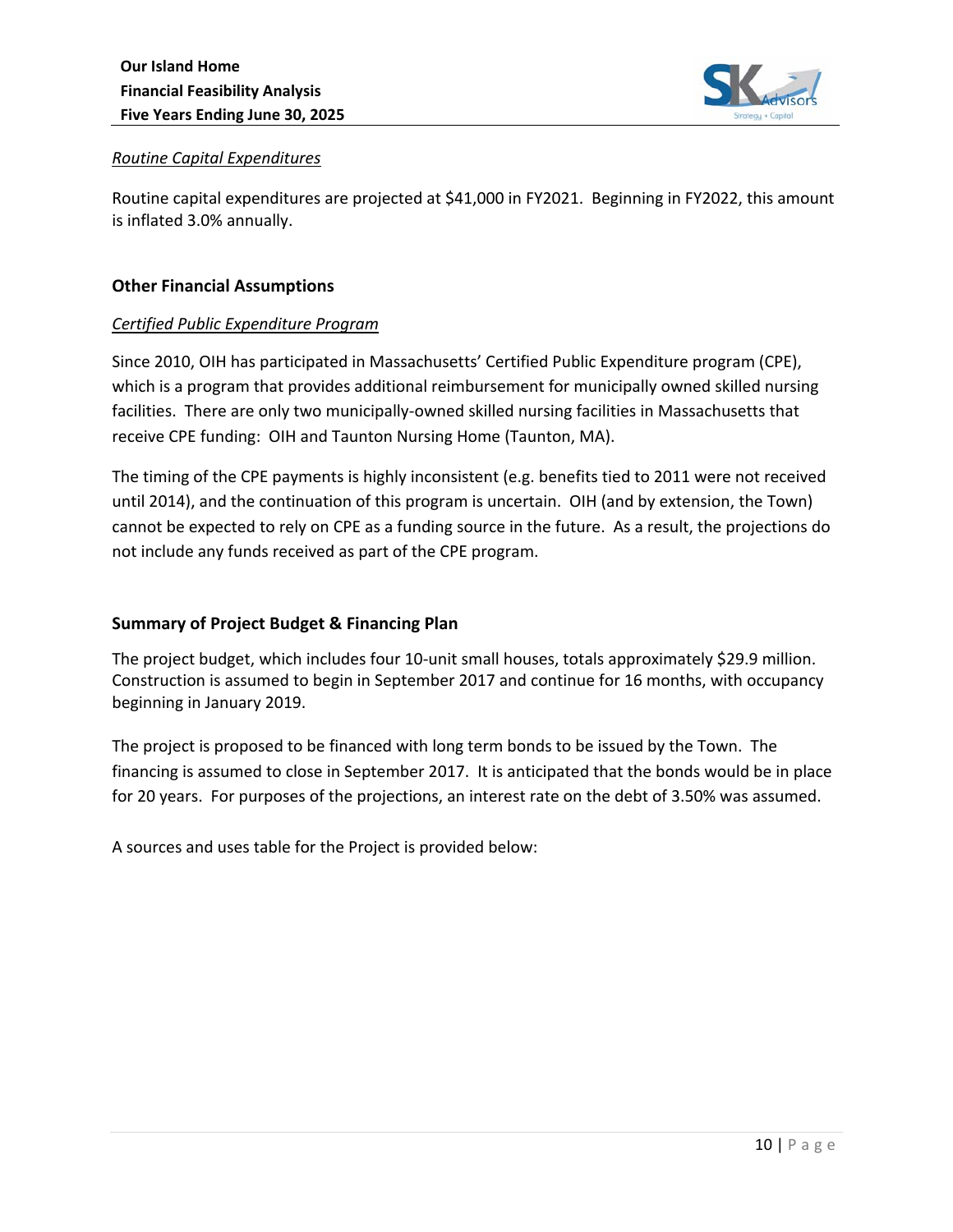

| <b>Sources and Uses of Funds (in thousands)</b> |          |  |  |
|-------------------------------------------------|----------|--|--|
| Project<br>Sources:                             |          |  |  |
| <b>Bonds</b>                                    | \$29,929 |  |  |
| <b>Total Sources of Funds:</b>                  | \$29,929 |  |  |
| Uses:                                           |          |  |  |
| <b>Construction Total</b>                       | \$25,627 |  |  |
| Design & Engineering                            | 1,978    |  |  |
| Owner's Contingency                             | 1,099    |  |  |
| Owner's Representative                          | 660      |  |  |
| Miscellaneous                                   | 565      |  |  |
| <b>Total Uses of Funds:</b>                     | \$29,929 |  |  |

The plan of finance outlined above is for informational purposes only; however, since OIH is a municipally‐owned and operated facility, certain rules apply to the financing and operation. The operations and financing will be funded through two separate funds at the Town level.

At this time, no determination on the potential future use of the existing OIH site has been made or how that may impact the projections.

#### **Project Timeline**

| April 2017                     | Town meeting to authorize borrowing<br>and ballot to approve debt exclusion |
|--------------------------------|-----------------------------------------------------------------------------|
| April 2017 - September 2017    | Development activities (planning,<br>entitlements, architecture, etc.)      |
| May 2017                       | Issue Bond Anticipation Notes to fund<br>pre-financing project costs        |
| September 2017                 | Close on Financing                                                          |
| September 2017 - December 2018 | Construction (16 months)                                                    |
| January 2019                   | Project Available for Occupancy                                             |

The above timeline is preliminary and assumes a positive vote at the April 2017 Town Meeting. Note that these dates could change due to a variety of factors, many of which are outside the control of OIH and/or the Town of Nantucket.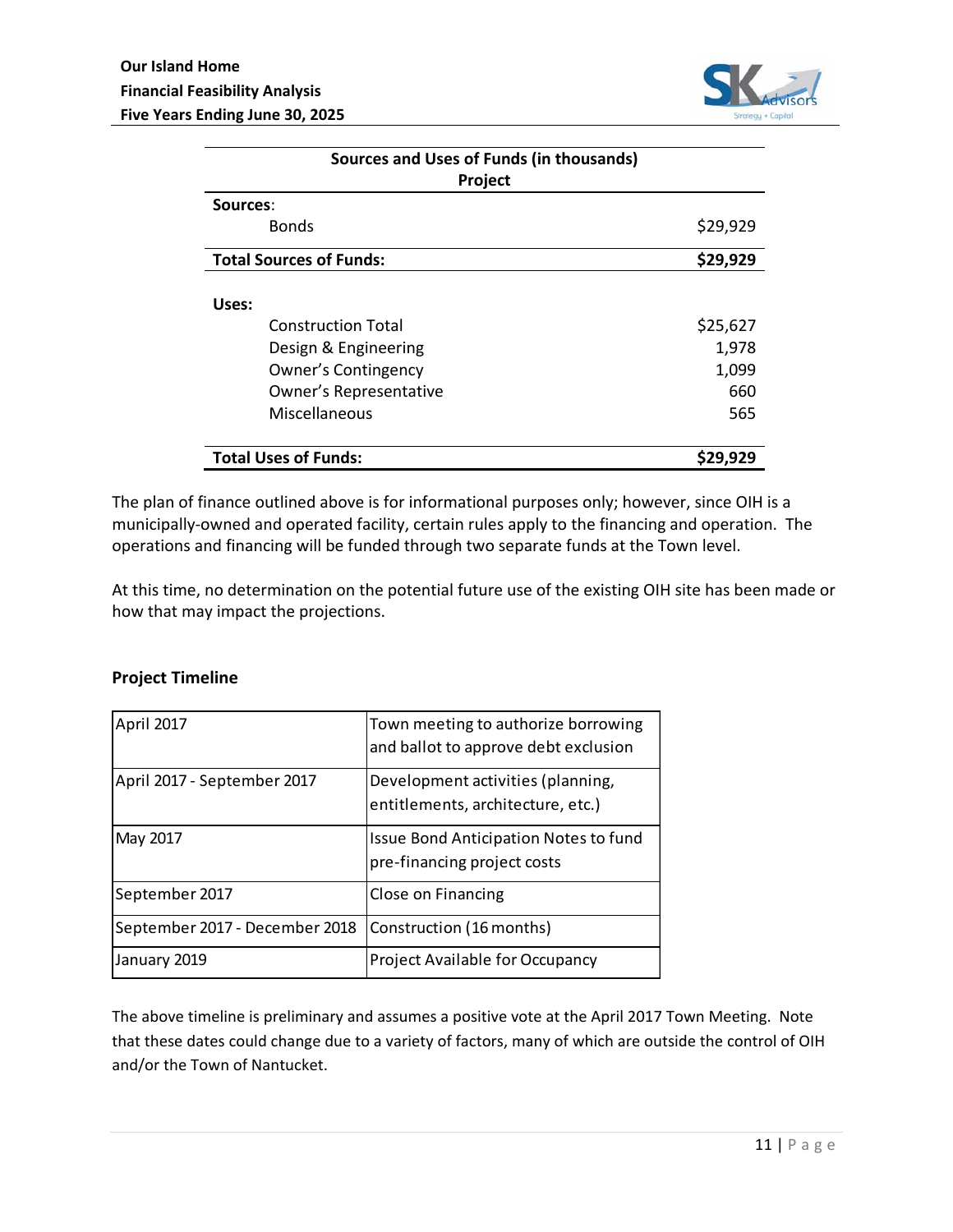

# **PROJECTED FINANCIAL STATEMENTS**